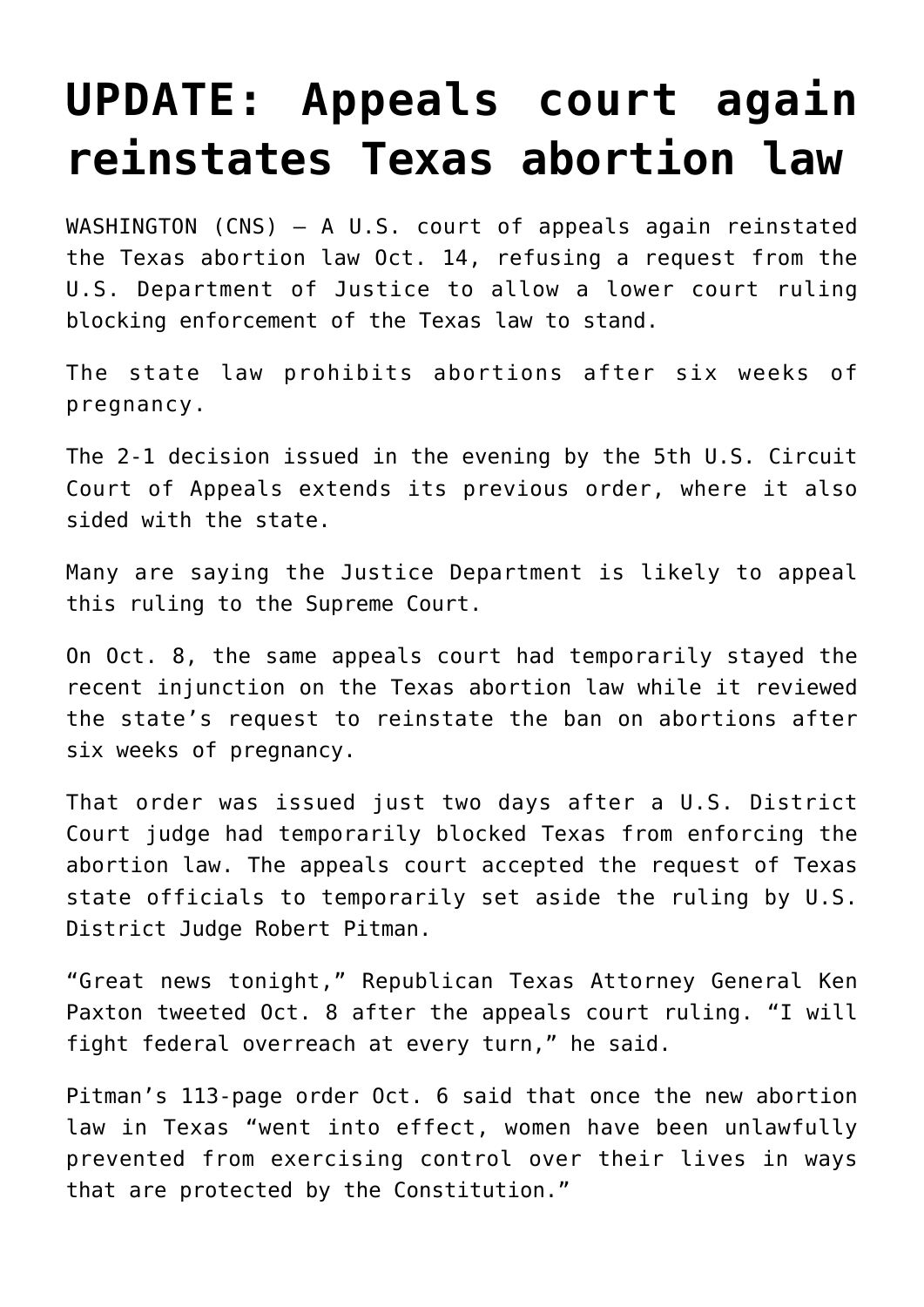"This court will not sanction one more day of this offensive deprivation of such an important right," he added.

The judge also criticized the means of enforcing the new law, saying lawmakers had "contrived an unprecedented and transparent statutory scheme" with its emphasis on private citizens bringing civil lawsuits in state court against abortion providers.

Texas Right to Life called Pitman's ruling "wildly broad, preventing Texas state officials from enforcing the law, including the shocking prevention to stop Texas elected officials and every Texas judge and court clerk from even receiving lawsuits filed by citizens against the abortion industry."

They said the latest temporary ruling by the appeals court "optimistically signals how the court may rule on the merits of the case."

"This is an answered prayer" said Kimberlyn Schwartz, director of media and communication for Texas Right to Life.

She said the state's new abortion law "saves approximately 100 lives from abortion per day and we're grateful that this tremendous impact will continue."

She added that the organization expects the Biden administration to appeal to the Supreme Court on this case and that "Texas will continue to defeat these attacks on our lifesaving efforts."

On Sept. 1, the Supreme Court ruled against blocking the Texas abortion law, which sent the case back to the lower court. The Texas Catholic Conference, the public policy arm of the state's Catholic bishops, said this action marked the first time since Roe v. Wade that the nation's high court "has allowed a pro-life law to remain while litigation proceeds in lower courts."